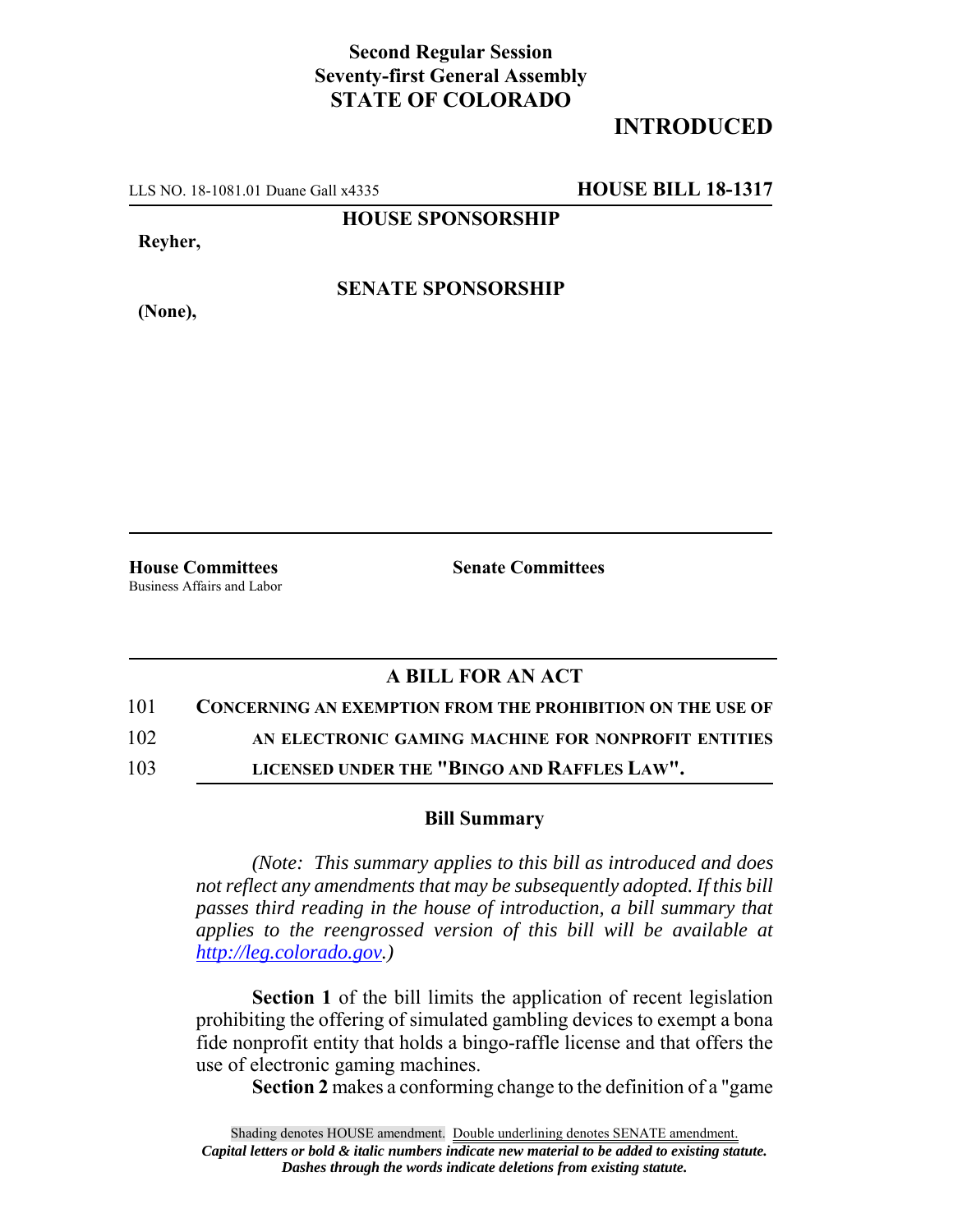of chance" in the laws governing bingo and raffles.

 *Be it enacted by the General Assembly of the State of Colorado:* **SECTION 1.** In Colorado Revised Statutes, 18-10.5-103, **amend** (9) as follows: **18-10.5-103. Prohibition - penalties - exemptions.** (9) (a) Nothing in this section:  $(a)$  (I) Prohibits, limits, or otherwise affects any purchase, sale, exchange, or other transaction related to stocks, bonds, futures, options, commodities, or other similar instruments or transactions occurring on a stock or commodities exchange, brokerage house, or similar entity; or  $\left(\frac{1}{b}\right)$  (II) Limits or alters the application of the requirements for sweepstakes, contests, and similar activities that are otherwise established 12 under the laws of this state. (b) THIS SECTION DOES NOT APPLY TO A BINGO-RAFFLE LICENSEE, 14 AS DEFINED IN SECTION 24-21-602 (3), THAT OFFERS THE USE OF ELECTRONIC GAMING MACHINES. **SECTION 2.** In Colorado Revised Statutes, 24-21-602, **amend** (19) as follows: **24-21-602. Definitions.** As used in this part 6, unless the context otherwise requires: (19) "Game of chance" means: (a) That specific kind of game of chance commonly known as bingo or lotto in which prizes are awarded on the basis of designated numbers or symbols on a card conforming to numbers or symbols selected 24 at random; and (b) That specific kind of game of chance commonly known as